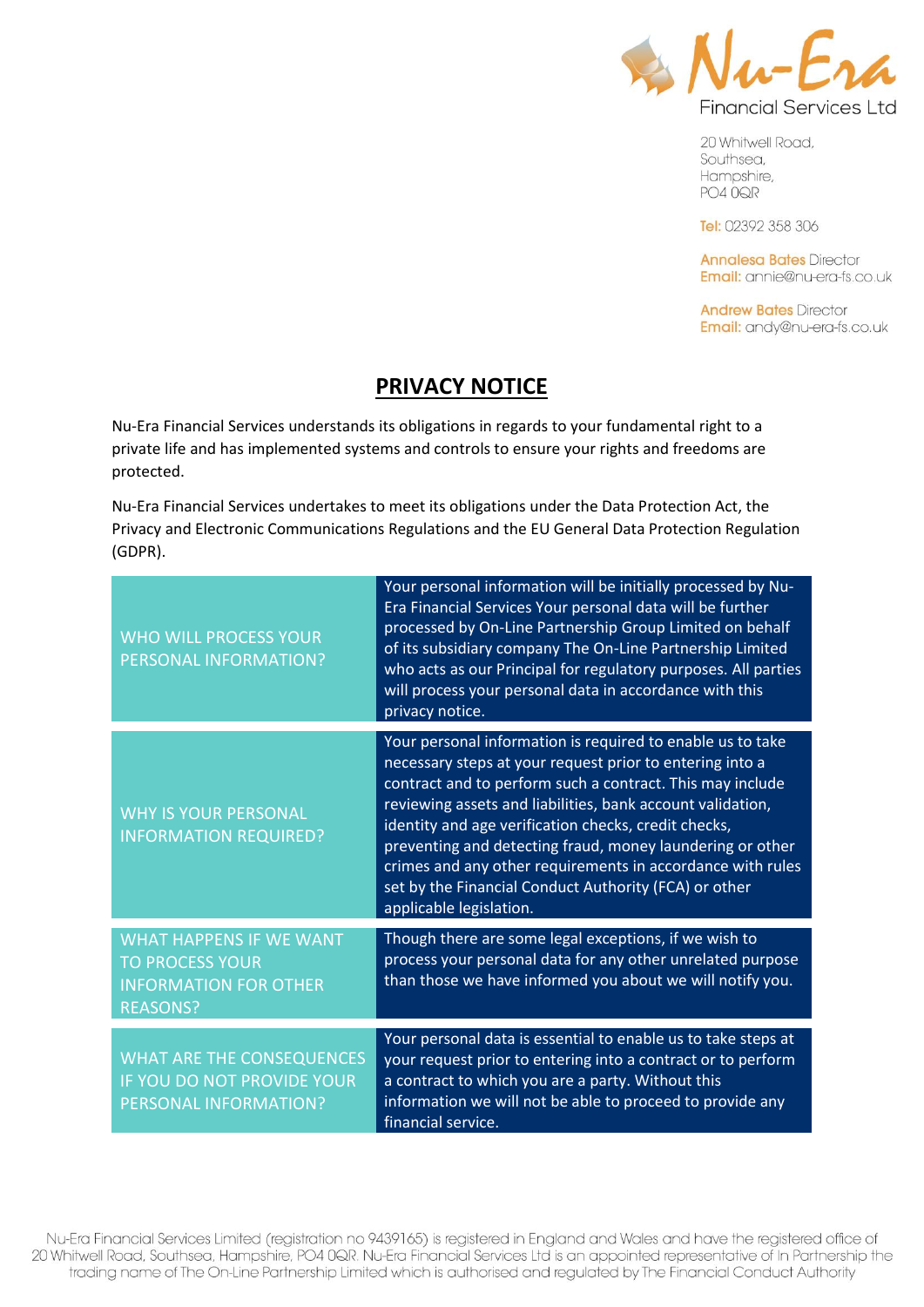| <b>WHAT MAKES THE PROCESSING</b><br>LAWFUL?                                         | Because the processing is necessary:<br>For the performance of a contract to which you are<br>$\bullet$<br>a party or in order to take steps at your request<br>prior to entering into a contract;<br>for compliance with a legal obligation to which we<br>$\bullet$<br>are subject;<br>for the performance of a task carried out in the<br>$\bullet$<br>public interest;<br>for the purposes of the legitimate interests pursued<br>$\bullet$<br>by us.                                                                                                                                                                                                                                                                                                                                                                                                                                                                                                                                                                                                                                  |
|-------------------------------------------------------------------------------------|--------------------------------------------------------------------------------------------------------------------------------------------------------------------------------------------------------------------------------------------------------------------------------------------------------------------------------------------------------------------------------------------------------------------------------------------------------------------------------------------------------------------------------------------------------------------------------------------------------------------------------------------------------------------------------------------------------------------------------------------------------------------------------------------------------------------------------------------------------------------------------------------------------------------------------------------------------------------------------------------------------------------------------------------------------------------------------------------|
| <b>KEEPING YOUR INFORMATION</b><br><b>UP TO DATE</b>                                | We will record your information exactly as you provide it.<br>You may ask us to update it at any time and we will action<br>your request promptly and where possible notify relevant<br>third parties of any changes.                                                                                                                                                                                                                                                                                                                                                                                                                                                                                                                                                                                                                                                                                                                                                                                                                                                                      |
| <b>WHAT ABOUT SENSITIVE</b><br><b>PERSONAL DATA?</b>                                | Unless we are processing because it is necessary for reasons<br>of substantial public interest, we will only process sensitive<br>personal data, such as data concerning health, with your<br>explicit and informed consent for specific processing<br>activities. In such cases you will be asked to sign a separate<br>consent form to evidence this and that you understand the<br>purpose(s) of the processing of such data. Your consent may<br>be withdrawn at any time.                                                                                                                                                                                                                                                                                                                                                                                                                                                                                                                                                                                                             |
| HOW WILL WE FURTHER USE<br>YOUR PERSONAL INFORMATION<br>(OUR LEGITIMATE INTERESTS)? | To contact you to ensure that our records of your<br>$\bullet$<br>personal information are correct;<br>To respond to questions or complaints you have about<br>$\bullet$<br>our services;<br>To update you with changes in our terms;<br>$\bullet$<br>For statistical or research analysis relating to the<br>$\bullet$<br>performance of our business or that of our principal and<br>understanding the changing needs of our clients;<br>To review, improve and develop services we offer or<br>$\bullet$<br>handle complaints;<br>To pursue debts or unpaid fees;<br>$\bullet$<br>To evidence company practices;<br>$\bullet$<br>To evidence the standards and processes carried out<br>$\bullet$<br>conform to the company's ethical standards and<br>expectations;<br>For direct marketing activities;<br>$\bullet$<br>To protect the business from risks which might be<br>$\bullet$<br>introduced by an individual.<br>You have the right to object to processing for these<br>purposes and we shall cease unless we can show we have<br>compelling legitimate grounds to continue. |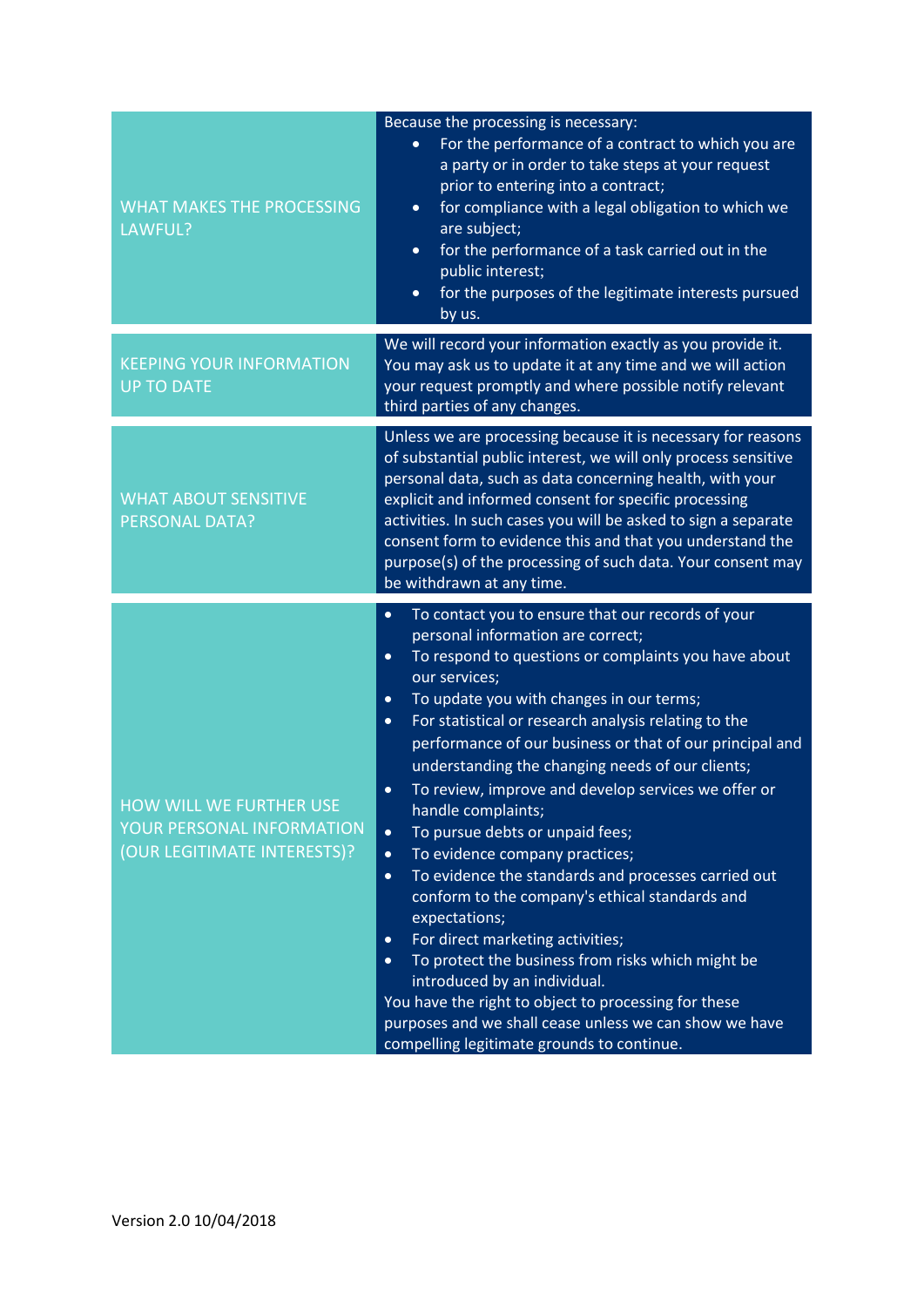| <b>PROCESSING WHEN</b><br>PERFORMING A TASK CARRIED<br><b>OUT IN THE PUBLIC INTEREST</b> | We will use the information provided to protect members<br>of the public against dishonesty, money laundering or<br>fraudulent activities. This must necessarily be carried out<br>without your explicit consent to ensure this function is not<br>prejudiced. Part of this processing involves verifying your<br>identity using third parties such as GB Group Plc or<br><b>Creditsafe Business Solutions Ltd.</b>                                                                                                                                                                                                                                                                                                                                                                                                                                                                                                                                                                                                                                                                                                                                                                                           |
|------------------------------------------------------------------------------------------|---------------------------------------------------------------------------------------------------------------------------------------------------------------------------------------------------------------------------------------------------------------------------------------------------------------------------------------------------------------------------------------------------------------------------------------------------------------------------------------------------------------------------------------------------------------------------------------------------------------------------------------------------------------------------------------------------------------------------------------------------------------------------------------------------------------------------------------------------------------------------------------------------------------------------------------------------------------------------------------------------------------------------------------------------------------------------------------------------------------------------------------------------------------------------------------------------------------|
| <b>WHAT INFORMATION IS</b><br><b>REQUIRED?</b>                                           | We only collect information that is necessary to carry out<br>the purposes listed above. This includes information you<br>supply and data we receive from reference agencies. Where<br>practical and lawful we will inform you about any personal<br>data we receive about you from third parties that you may<br>be unaware of.                                                                                                                                                                                                                                                                                                                                                                                                                                                                                                                                                                                                                                                                                                                                                                                                                                                                              |
| <b>HOW SECURE WILL YOUR DATA</b><br>BE?                                                  | We will ensure that your data is only accessible to<br>authorised people in our firm and will remain confidential at<br>all times. Appropriate security measures will be in place to<br>prevent unauthorised access, alteration, disclosure, loss,<br>damage or destruction of your information. If we have a<br>contract with another organisation to provide us with<br>services or a service on our behalf to process your personal<br>information, we'll make sure they give reassurances<br>regarding appropriate security measures in place and only<br>process your information in the way we've authorised them<br>to. These organisations won't be entitled to use your<br>personal information for their own purposes. If necessary,<br>our security teams will check them to make sure they meet<br>the security requirements we've set.                                                                                                                                                                                                                                                                                                                                                           |
| <b>WILL WE SHARE YOUR</b><br><b>INFORMATION WITH ANYONE</b><br>ELSE?                     | We may share your information with:<br>Appropriate staff such as those who carry out<br>$\bullet$<br>financial or compliance functions.<br>Organisations that need your information because<br>$\bullet$<br>we are required to provide it by law (eg. The FCA,<br>ombudsman services, HMRC etc).<br>Organisations that carry out credit references or<br>$\bullet$<br>identity checks such as GB Group Plc or CreditSafe<br>Business Solutions Ltd. These organisations may<br>keep a record of the information and may disclose<br>the fact that a search of its records was made to its<br>other customers for the purposes of assessing the<br>risk of giving credit, to prevent fraud and to trace<br>debtors.<br>Sometimes other authorised firms with specialist<br>$\bullet$<br>advisers, such as pension specialists, who assist us<br>in providing suitable financial advice and services.<br>You will be provided with their details if this applies.<br>Law enforcement agencies, courts or other public<br>$\bullet$<br>authorities if we have to, or are authorised to by<br>law.<br>Product providers we use to provide financial<br>$\bullet$<br>services or for direct marketing (see below). |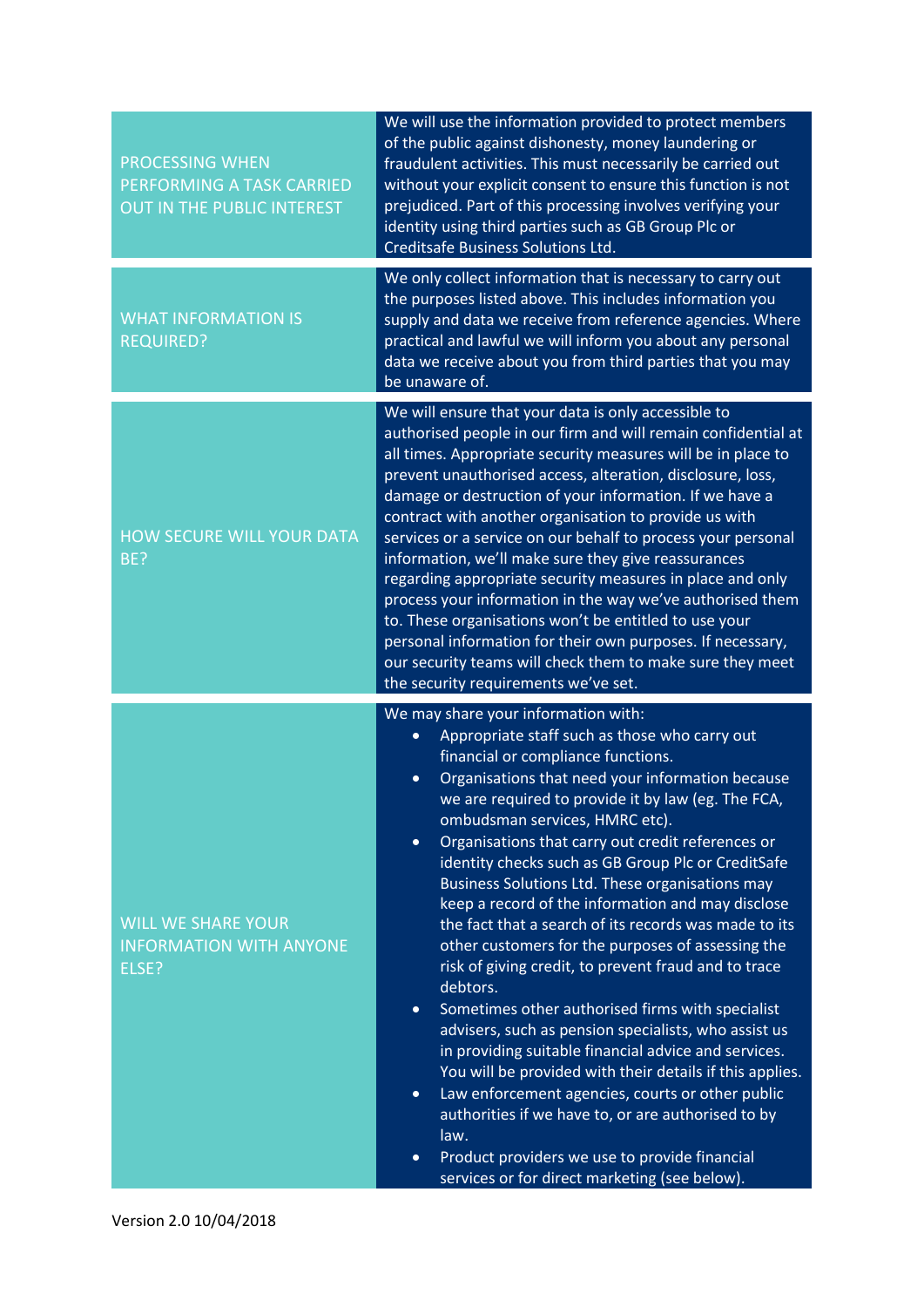|                                                        | Where we or our Principal go through a business<br>$\bullet$<br>transaction, such as a merger, being acquired by<br>another company or selling a portion of its assets,<br>your information will, in most instances, be part of<br>the assets transferred.                                                                                                                                                                                                                                                                                                                                                                                                                                                                                                                                                                                                                                                                                                                                                                                                                                                                                                                              |
|--------------------------------------------------------|-----------------------------------------------------------------------------------------------------------------------------------------------------------------------------------------------------------------------------------------------------------------------------------------------------------------------------------------------------------------------------------------------------------------------------------------------------------------------------------------------------------------------------------------------------------------------------------------------------------------------------------------------------------------------------------------------------------------------------------------------------------------------------------------------------------------------------------------------------------------------------------------------------------------------------------------------------------------------------------------------------------------------------------------------------------------------------------------------------------------------------------------------------------------------------------------|
| <b>TRANSFERRING DATA OUTSIDE</b><br>THE EUROPEAN UNION | We do not usually transfer any of your personal data<br>outside of the EU except when we need to perform pre-<br>contractual measures (credit and identity checks) or<br>because the checks we request are necessary for important<br>reasons of public interest. Some companies, like Creditsafe<br>Business Solutions Ltd, may transfer data outside of the EU<br>to countries which do not, in the view of the EU<br>Commission, offer an adequate level of protection. In such<br>cases Creditsafe encrypts any data it sends to other<br>agencies and only transfers information necessary to carry<br>out checks.<br>(A list of countries used to perform checks include Germany,<br>Netherland, Belgium, France, Sweden, Norway, Finland,<br>Luxembourg, Switzerland, Liechtenstein, Spain, USA, Estonia,<br>Latvia, Lithuania, Poland, Slovakia, Czech Republic, Hungary,<br>Slovenia, Bosnia, Serbia, Montenegro, Croatia, Macedonia,<br>Kosovo, Albania, Bulgaria, Romania, Ukraine, Austria, Denmark,<br>Moldova, Portugal, Italy, Canada, Brazil, Greenland, China, India,<br>Australia, Russia, South Korea, Taiwan, Mexico, South Africa, New<br>Zealand, Hong Kong, UK.) |
| <b>WHAT ABOUT DIRECT</b><br><b>MARKETING?</b>          | We will use the information provided now and in the future<br>to carry out direct marketing activities as these are<br>legitimate interests pursued by us. Sometimes this includes,<br>with your consent, sharing data with product providers for<br>their marketing activities. You can choose which method<br>you'd prefer us to use to contact you (by email, telephone,<br>SMS or post) and you have the right to object at any time<br>to the use of your personal data for this purpose and we will<br>cease marketing activity. Just let the person who gave you<br>this form know about your preferences.                                                                                                                                                                                                                                                                                                                                                                                                                                                                                                                                                                       |
| <b>AUTOMATED DECISION-</b><br><b>MAKING PROCESSES</b>  | We sometimes use automated processes when making<br>decisions but you will not be subject to a decision based<br>solely on automated processing, including profiling.                                                                                                                                                                                                                                                                                                                                                                                                                                                                                                                                                                                                                                                                                                                                                                                                                                                                                                                                                                                                                   |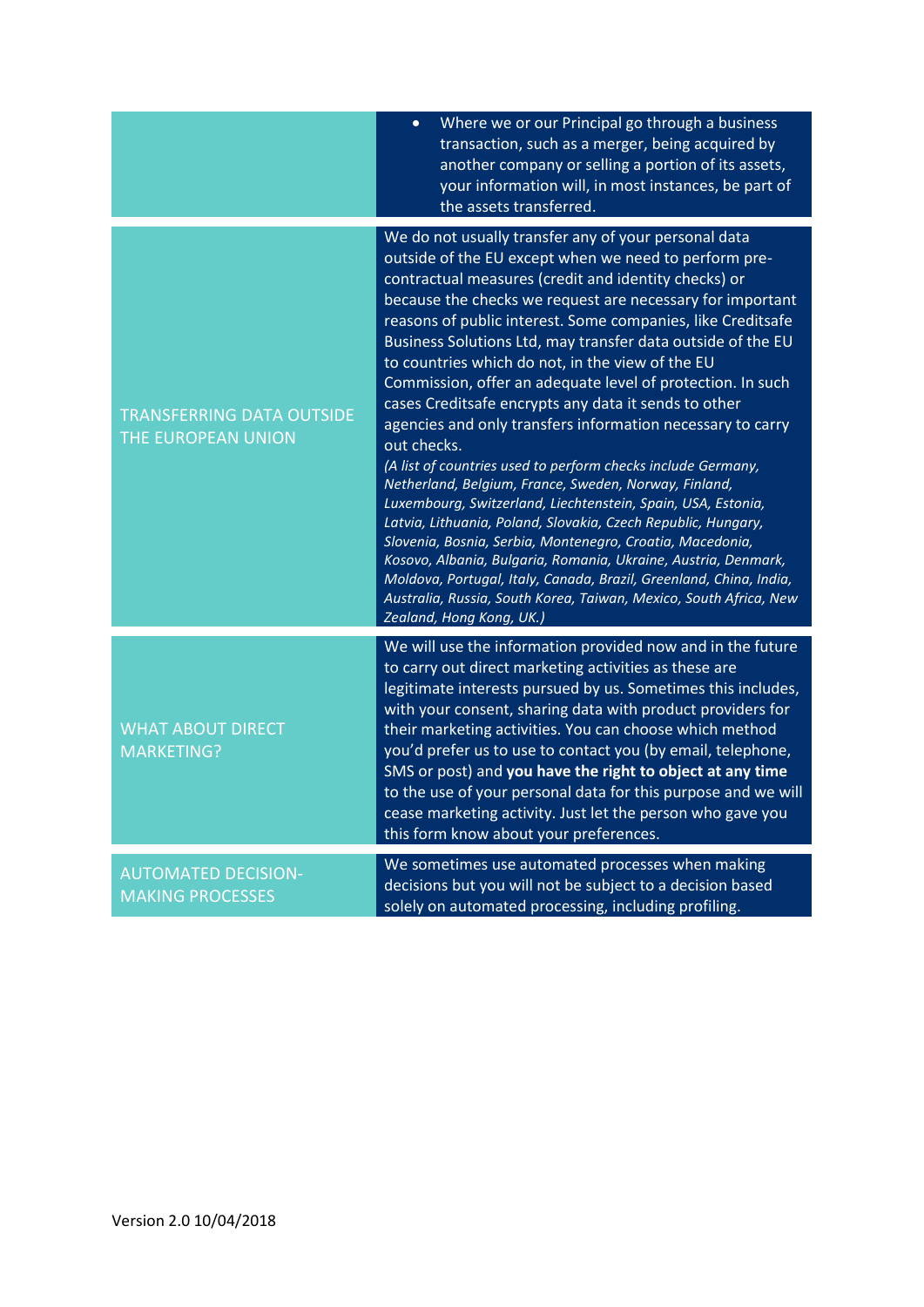| <b>TELEPHONE CALL RECORDING</b>                               | In line with The Telecommunications (Lawful Business<br>Practice) (Interception of Communications) Regulations<br>2000 we may record incoming or outgoing telephone<br>conversations for the following purposes:<br>Establishing facts and evidence for business<br>$\bullet$<br>transactions;<br>Ensuring compliance with regulatory or self-<br>$\bullet$<br>regulatory practices;<br>Ascertaining and demonstrating that standards are<br>$\bullet$<br>being met;<br>Preventing or detecting crime;<br>$\bullet$<br>Investigating or detecting the unauthorised use of<br>$\bullet$<br>that or any other telecommunication system;<br>Safeguarding the effective operation of the<br>$\bullet$<br>telecommunications system. |
|---------------------------------------------------------------|---------------------------------------------------------------------------------------------------------------------------------------------------------------------------------------------------------------------------------------------------------------------------------------------------------------------------------------------------------------------------------------------------------------------------------------------------------------------------------------------------------------------------------------------------------------------------------------------------------------------------------------------------------------------------------------------------------------------------------|
| HOW LONG WILL WE KEEP<br>YOUR INFORMATION FOR?                | The Financial Conduct Authority lays down rules relating to<br>how long information should be held for and we will keep<br>your information to meet these requirements. We will not<br>keep your information for longer than is necessary.                                                                                                                                                                                                                                                                                                                                                                                                                                                                                      |
| <b>REQUESTING A COPY OF THE</b><br><b>INFORMATION WE HOLD</b> | You may at any time ask for a copy of the information we<br>hold about you - it is your legal right. We will provide you<br>with a copy of any non-exempt personal information within<br>one month unless we ask you for an extension of time. To<br>protect your personal data, we will ask you to verify your<br>identity before we release any information. We may refuse<br>your request if we are unable to confirm your identity.                                                                                                                                                                                                                                                                                         |
| <b>IMPORTANT RIGHTS</b>                                       | You have the right, on grounds relating to your situation, at<br>any time to object to processing which is carried out as part<br>of our legitimate interests or in the performance of a task<br>carried out in the public interest. We will no longer process<br>your data unless we can demonstrate there are compelling<br>legitimate grounds which override your rights and freedoms<br>or unless processing is necessary for the establishment,<br>exercise or defence of legal claims.<br>You have the right to object at any time to processing your<br>personal data for marketing activities. In such a case we                                                                                                        |
| <b>WHAT ARE YOUR OTHER LEGAL</b><br><b>RIGHTS?</b>            | must stop processing for this purpose.<br>In addition to the rights above the additional following<br>rights:<br>Where you have given consent, you have the right<br>$\bullet$<br>to withdraw previous consent to processing your<br>personal data at any time;<br>You have the right to request from us access to and<br>$\bullet$<br>rectification or erasure of personal data or<br>restriction of processing concerning your data;<br>You have the right to receive data you have<br>$\bullet$<br>provided to us in a structured, commonly used and<br>machine readable format;                                                                                                                                             |